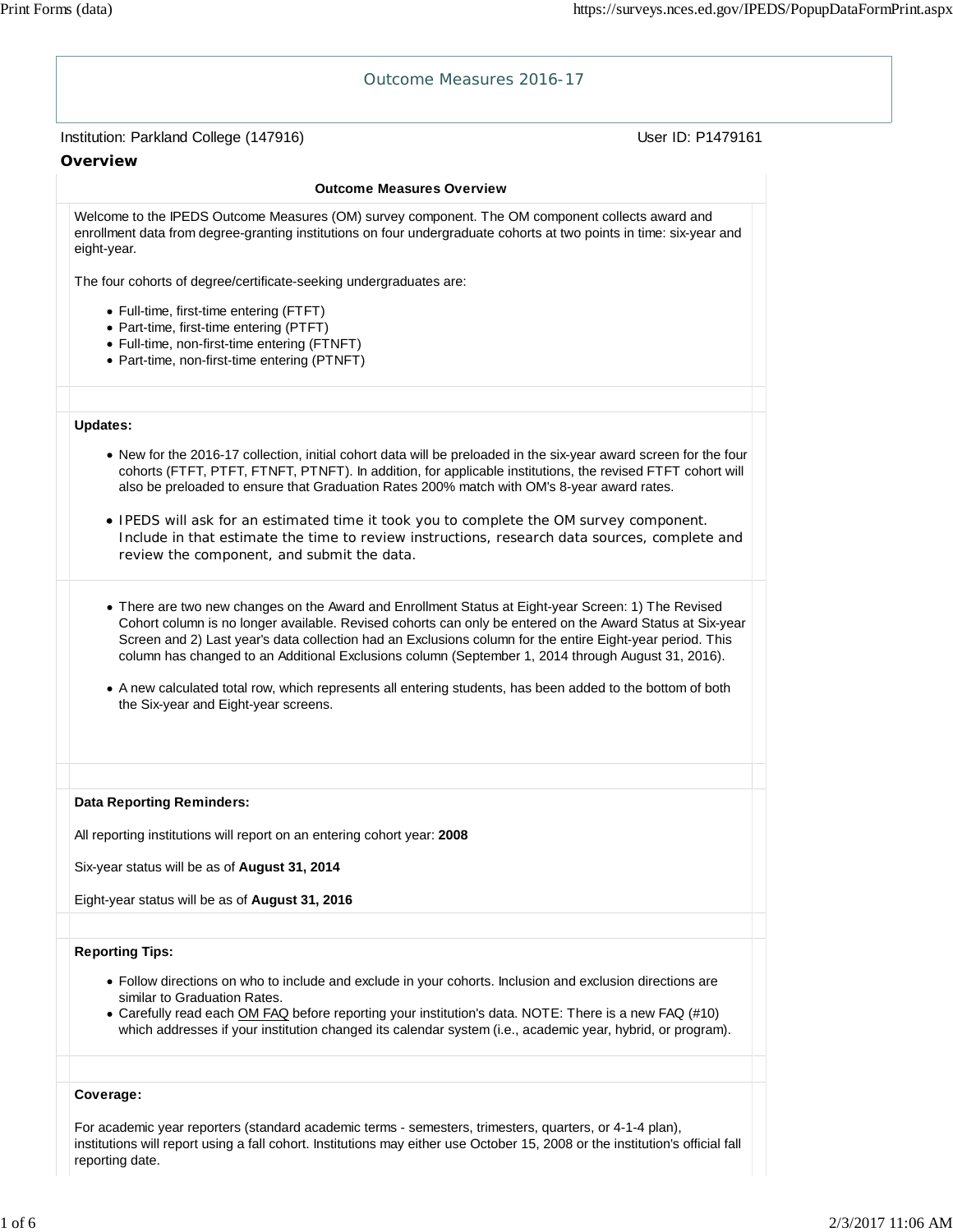For program and hybrid reporters (not on standard academic terms), institutions will report using a full-year cohort. Institutions will report during the period between September 1, 2008 and August 31, 2009. **Resources:** To download the survey materials for this component: Survey Materials To access your prior year data submission for this component: Reported Data

If you have questions about completing this survey, please contact the **IPEDS Help Desk at 1-877-225-2568**.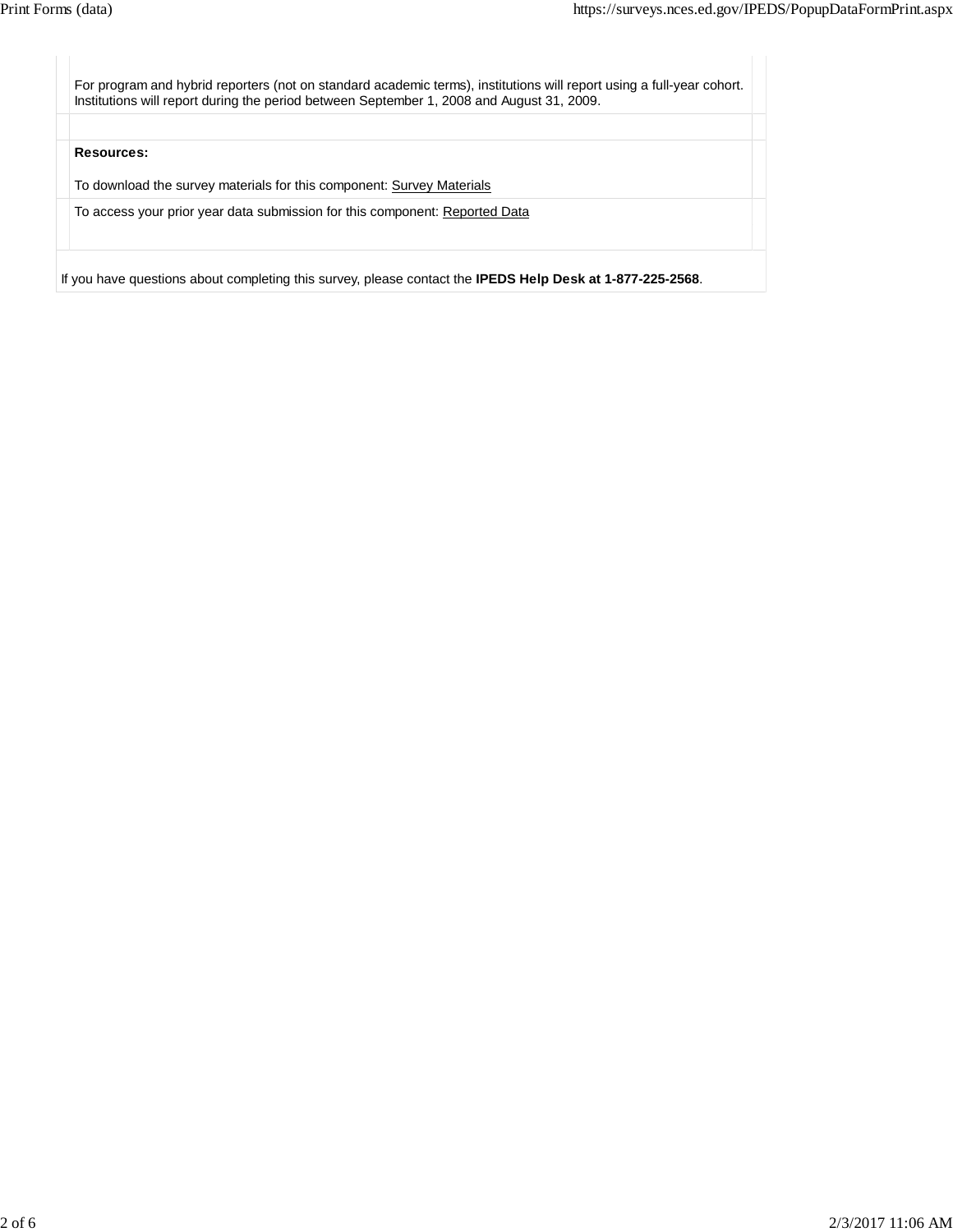# Institution: Parkland College (147916) Contact College (147916)

### **Award Status at Six Years**

| <b>Award Status at Six Years</b><br>Directions: Refer to 2016-17 Survey Materials' Instructions for Award Status at Six Years.<br>Complete this screen for the 2008 entering cohort.<br>The 6 year period is the time the cohort enters through August 31, 2014. |                |                        |                              |                            |                                            |                                                                                 |  |  |
|------------------------------------------------------------------------------------------------------------------------------------------------------------------------------------------------------------------------------------------------------------------|----------------|------------------------|------------------------------|----------------------------|--------------------------------------------|---------------------------------------------------------------------------------|--|--|
|                                                                                                                                                                                                                                                                  | 2008<br>cohort | Revised 2008<br>cohort | Exclusions to<br>2008 cohort | Adjusted<br>2008<br>cohort | Q)<br>Awarded<br>by<br>your<br>institution | Percent of<br>adjusted cohort<br>who received an award from<br>your institution |  |  |
| First-time entering                                                                                                                                                                                                                                              |                |                        |                              |                            |                                            |                                                                                 |  |  |
| Full-time                                                                                                                                                                                                                                                        | 838            | 831                    | 0                            | 831                        | 236                                        | 28                                                                              |  |  |
| Part-time                                                                                                                                                                                                                                                        | 133            | 123                    | 0                            | 123                        | 13                                         | 11                                                                              |  |  |
| Non-first-time entering                                                                                                                                                                                                                                          |                |                        |                              |                            |                                            |                                                                                 |  |  |
| Full-time                                                                                                                                                                                                                                                        | 368            | 359                    | $\Omega$                     | 359                        | 99                                         | 28                                                                              |  |  |
| Part-time                                                                                                                                                                                                                                                        | 170            | 159                    | 0                            | 159                        | 35                                         | 22                                                                              |  |  |
| Total entering students                                                                                                                                                                                                                                          |                |                        |                              |                            |                                            |                                                                                 |  |  |
|                                                                                                                                                                                                                                                                  | 1,509          | 1,472                  | 0                            | 1,472                      | 383                                        | 26                                                                              |  |  |
|                                                                                                                                                                                                                                                                  |                |                        |                              |                            |                                            |                                                                                 |  |  |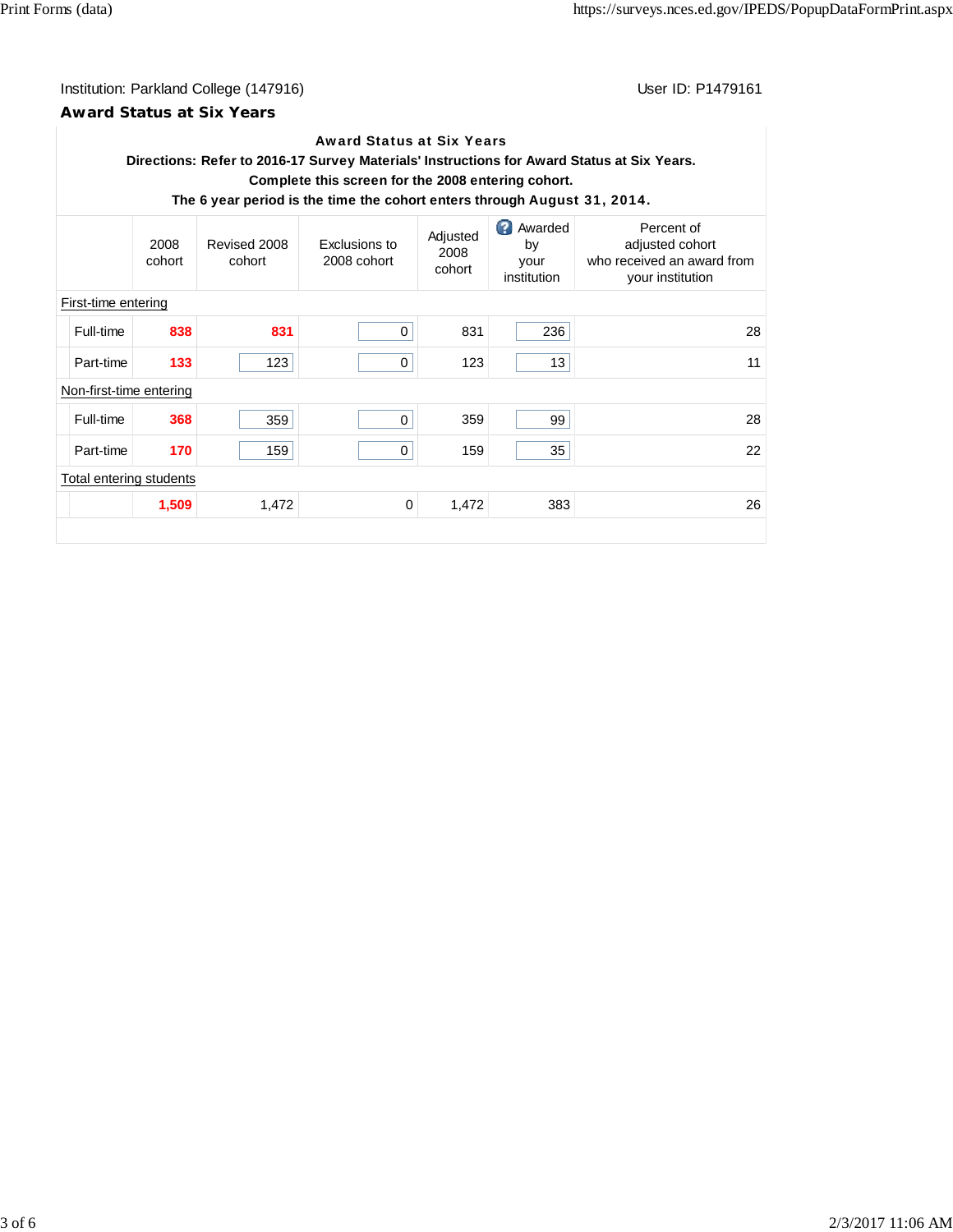#### Institution: Parkland College (147916) November 2012 12: P1479161

### **Award and Enrollment Status at Eight Years**

### Award and Enrollment Status at Eight Years

**Directions: Refer to 2016-17 Survey Materials' Instructions for Award and Enrollment Status at Eight Years. Complete this screen for the 2008 entering cohort. The 8 year period is the time the cohort enters through** August 31, 2016**.**

|                         |                                                                                             |                                                                                            |                            | Ø<br>Awarded<br>by your<br>institution | Students who did not receive an award from your<br>institution through August 31, 2016 |                                                                     |                                                                                    |                                                                                      | Percent                                                                             | Percent of<br>adjusted cohort<br>who did not                                                                                         |
|-------------------------|---------------------------------------------------------------------------------------------|--------------------------------------------------------------------------------------------|----------------------------|----------------------------------------|----------------------------------------------------------------------------------------|---------------------------------------------------------------------|------------------------------------------------------------------------------------|--------------------------------------------------------------------------------------|-------------------------------------------------------------------------------------|--------------------------------------------------------------------------------------------------------------------------------------|
|                         | 2008 Cohort<br>(preloaded<br>adjusted<br>cohort from<br>six year<br>award status<br>screen) | Additional<br><b>Exclusions</b><br>(September<br>1, 2014<br>through<br>August 31,<br>2016) | Adjusted<br>2008<br>Cohort |                                        | Number<br>still<br>enrolled<br>at your<br>institution                                  | Number who<br>subsequently<br>enrolled at<br>another<br>institution | Number of<br>students<br>whose<br>subsequent<br>enrollment<br>status is<br>unknown | Total<br>number<br>who did<br>not<br>receive<br>an award<br>from your<br>institution | of<br>adjusted<br>cohort<br>who<br>received<br>an award<br>from your<br>institution | receive an<br>award, but are<br>still enrolled at<br>your institution<br>or<br>subsequently<br>enrolled at<br>another<br>institution |
| First-time entering     |                                                                                             |                                                                                            |                            |                                        |                                                                                        |                                                                     |                                                                                    |                                                                                      |                                                                                     |                                                                                                                                      |
| Full-time               | 831                                                                                         | $\mathbf 0$                                                                                | 831                        | 246                                    | 18                                                                                     | 325                                                                 | 242                                                                                | 585                                                                                  | 30                                                                                  | 41                                                                                                                                   |
| Part-time               | 123                                                                                         | 0                                                                                          | 123                        | 16                                     | $\overline{7}$                                                                         | 36                                                                  | 64                                                                                 | 107                                                                                  | 13                                                                                  | 35                                                                                                                                   |
| Non-first-time entering |                                                                                             |                                                                                            |                            |                                        |                                                                                        |                                                                     |                                                                                    |                                                                                      |                                                                                     |                                                                                                                                      |
| Full-time               | 359                                                                                         | $\mathbf 0$                                                                                | 359                        | 100                                    | 3                                                                                      | 178                                                                 | 78                                                                                 | 259                                                                                  | 28                                                                                  | 50                                                                                                                                   |
| Part-time               | 159                                                                                         | $\mathbf 0$                                                                                | 159                        | 36                                     | 3                                                                                      | 66                                                                  | 54                                                                                 | 123                                                                                  | 23                                                                                  | 43                                                                                                                                   |
| Total entering students |                                                                                             |                                                                                            |                            |                                        |                                                                                        |                                                                     |                                                                                    |                                                                                      |                                                                                     |                                                                                                                                      |
|                         | 1,472                                                                                       | $\Omega$                                                                                   | 1,472                      | 398                                    | 31                                                                                     | 605                                                                 | 438                                                                                | 1,074                                                                                | 27                                                                                  | 43                                                                                                                                   |
|                         |                                                                                             |                                                                                            |                            |                                        |                                                                                        |                                                                     |                                                                                    |                                                                                      |                                                                                     |                                                                                                                                      |

 **You may use the space below to** provide context **for the data you've reported above. These context notes will be posted on the College Navigator website, and should be written to be understood by students and parents.**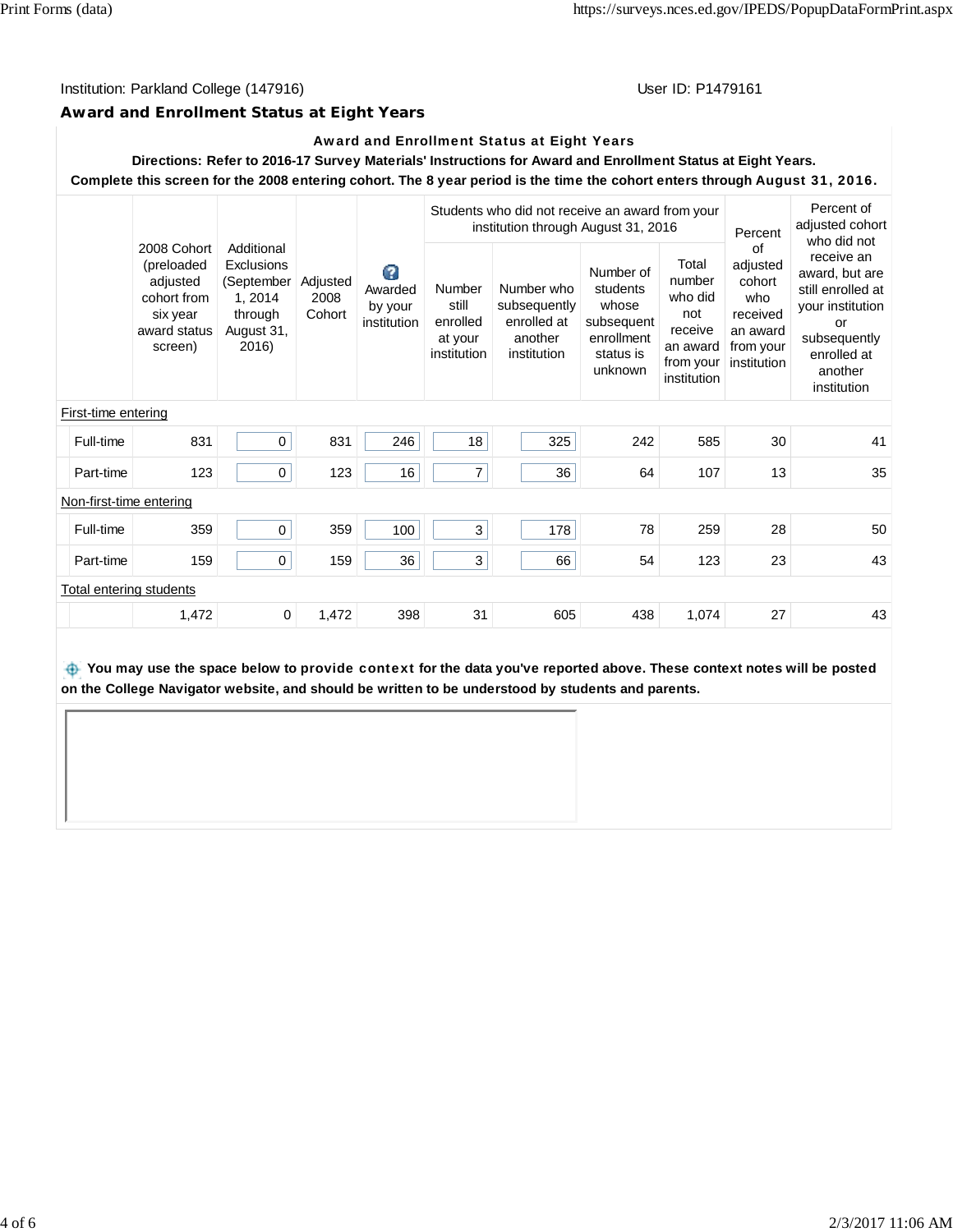|             | Institution: Parkland College (147916)                                                                                                                                                                                                                                                                                                                                |   |                          |   | User ID: P1479161 |  |  |  |
|-------------|-----------------------------------------------------------------------------------------------------------------------------------------------------------------------------------------------------------------------------------------------------------------------------------------------------------------------------------------------------------------------|---|--------------------------|---|-------------------|--|--|--|
| Prepared by |                                                                                                                                                                                                                                                                                                                                                                       |   |                          |   |                   |  |  |  |
|             | This survey component was prepared by:                                                                                                                                                                                                                                                                                                                                |   |                          |   |                   |  |  |  |
| ⊛           | Keyholder                                                                                                                                                                                                                                                                                                                                                             | O | <b>SFA Contact</b>       | О | <b>HR Contact</b> |  |  |  |
| Ο           | <b>Finance Contact</b>                                                                                                                                                                                                                                                                                                                                                | О | Academic Library Contact | О | Other             |  |  |  |
| Name:       | <b>Brian Counter</b>                                                                                                                                                                                                                                                                                                                                                  |   |                          |   |                   |  |  |  |
| Email:      | bcounter@parkland.edu                                                                                                                                                                                                                                                                                                                                                 |   |                          |   |                   |  |  |  |
|             |                                                                                                                                                                                                                                                                                                                                                                       |   |                          |   |                   |  |  |  |
| component?  | How long did it take to prepare this survey                                                                                                                                                                                                                                                                                                                           | 5 | hours                    | 0 | minutes           |  |  |  |
|             |                                                                                                                                                                                                                                                                                                                                                                       |   |                          |   |                   |  |  |  |
|             | The name of the preparer is being collected so that we can follow up with the appropriate person in the event that there<br>are questions concerning the data. The Keyholder will be copied on all email correspondence to other preparers.                                                                                                                           |   |                          |   |                   |  |  |  |
| System.     | The time it took to prepare this component is being collected so that we can continue to improve our estimate of the<br>reporting burden associated with IPEDS. Please include in your estimate the time it took for you to review instructions,<br>query and search data sources, complete and review the component, and submit the data through the Data Collection |   |                          |   |                   |  |  |  |
|             | Thank you for your assistance.                                                                                                                                                                                                                                                                                                                                        |   |                          |   |                   |  |  |  |